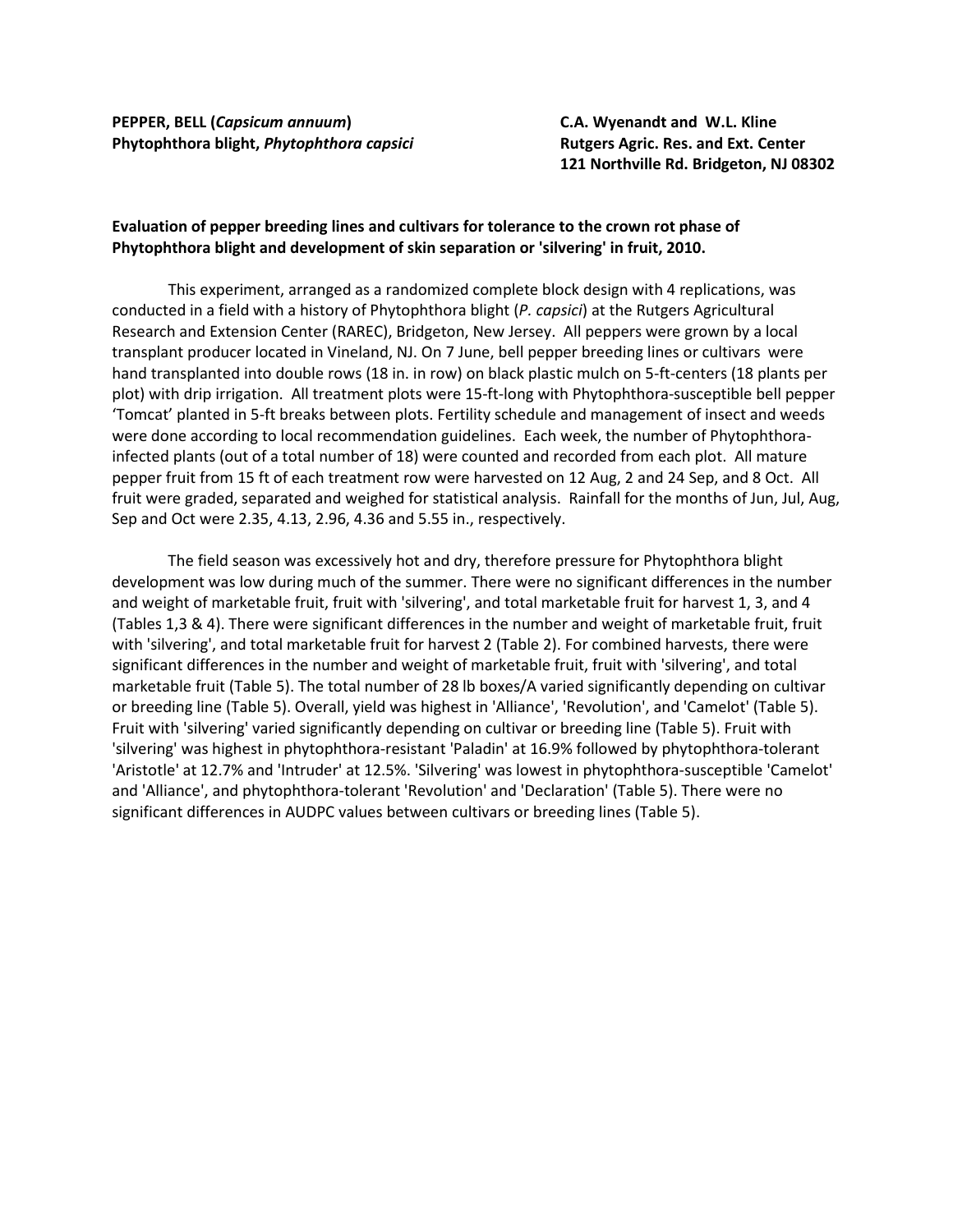Table 1. Number and weight of marketable fruit, fruit with silvering, and total marketable fruit at harvest 1 at the Rutgers Agricultural Research and Extension Center in 2010.

|                        | Marketable<br>fruit <sup>z</sup> |      | Fruit with<br>silvering <sup>y</sup> |           | Total marketable<br>fruit <sup>x</sup> |           |
|------------------------|----------------------------------|------|--------------------------------------|-----------|----------------------------------------|-----------|
| Cultivar/Breeding Line | Wt.<br>No.                       |      | No.                                  | Wt.       |                                        | Wt.       |
| Alliance               | 10.75                            | 3.20 | 1.25                                 | 0.50      | 12.00                                  | 3.70      |
| Declaration            | 15.75                            | 4.40 | 3.00                                 | 1.01      | 18.75                                  | 5.41      |
| Revolution             | 19.00                            | 5.32 | 1.00                                 | 0.37      | 20.00                                  | 5.69      |
| Vanguard               | 16.75                            | 4.19 | 2.00                                 | 0.62      | 18.75                                  | 4.81      |
| Aristotle X3R          | 19.50                            | 5.31 | 4.75                                 | 1.66      | 24.25                                  | 6.97      |
| Camelot                | 11.00                            | 2.18 | 1.75                                 | 0.35      | 12.75                                  | 2.52      |
| PS 09941819            | 10.25                            | 2.62 | 4.75                                 | 1.54      | 15.00                                  | 4.16      |
| PX 0996-7922A          | 15.50                            | 4.30 | 1.25                                 | 0.57      | 16.75                                  | 4.87      |
| Intruder               | 13.75                            | 4.29 | 4.75                                 | 1.55      | 18.50                                  | 5.84      |
| Paladin                | 2.80<br>12.75                    |      | 4.25<br>1.14                         |           | 17.00                                  | 3.94      |
|                        | <b>NS</b><br><b>NS</b>           |      | <b>NS</b>                            | <b>NS</b> | <b>NS</b>                              | <b>NS</b> |

 $2$  Number and weight (in lb/plot) of marketable fruit without 'silvering'.

 $\gamma$  Number and weight (lb/plot) of fruit with 'silvering'.

<sup>x</sup> Total number and weight (lb/plot) of marketable fruit with and without 'silvering'.

NS = nonsignificant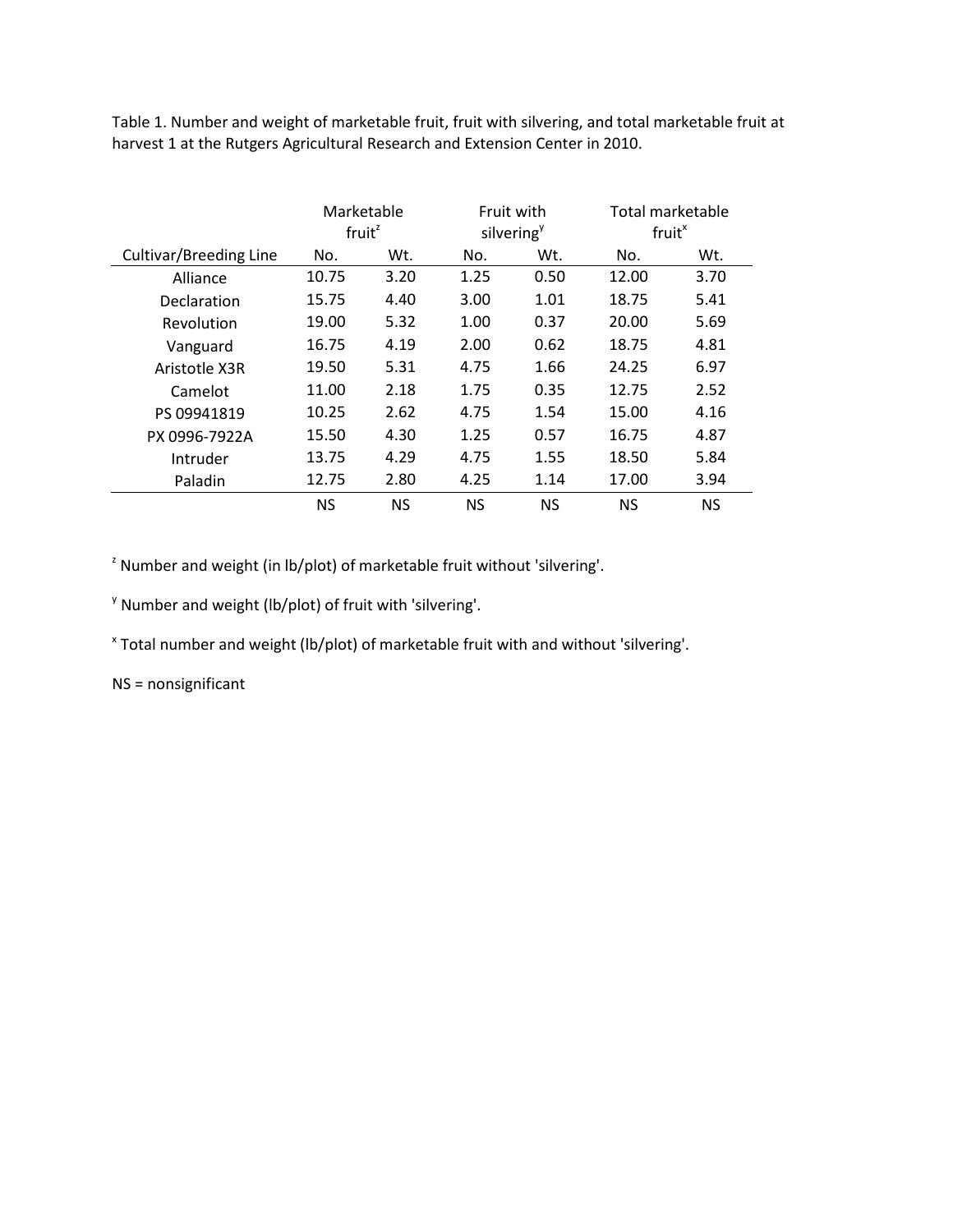| Table 2. Number and weight of marketable fruit, fruit with silvering, and total marketable fruit at harvest 2 at the Rutgers Agricultural Research |
|----------------------------------------------------------------------------------------------------------------------------------------------------|
| and Extension Center in 2010.                                                                                                                      |
|                                                                                                                                                    |

|                               | Marketable            |          | Fruit with             |      | Total marketable   |                    |  |
|-------------------------------|-----------------------|----------|------------------------|------|--------------------|--------------------|--|
|                               | fruit <sup>z</sup>    |          | silvering <sup>y</sup> |      | fruit <sup>x</sup> |                    |  |
| <b>Cultivar/Breeding Line</b> | No.                   | Wt.      |                        | Wt.  | No.                | Wt.                |  |
| Alliance                      | 104.75 a <sup>w</sup> | 31.55a   | 6.00 <sub>b</sub>      | 2.17 | 110.75 ab          | 33.72 a            |  |
| Declaration                   | 81.75 abc             | 24.35 ab | 5.00 <sub>b</sub>      | 1.71 | 86.75 abc          | 26.057 ab          |  |
| Revolution                    | 85.25 abc             | 24.93 ab | 8.75 <sub>b</sub>      | 2.92 | 94.00 abc          | 27.84 ab           |  |
| Vanguard                      | 71.50 abc             | 22.57 ab | 9.75 <sub>b</sub>      | 3.45 | 81.25 abc          | $26.03$ ab         |  |
| Aristotle X3R                 | 54.50 c               | 15.34 b  | 13.75ab                | 4.58 | 68.25c             | 19.92 <sub>b</sub> |  |
| Camelot                       | 93.50a                | 27.17a   | 6.25 <sub>b</sub>      | 2.13 | 99.75 abc          | $29.31$ ab         |  |
| PS 09941819                   | 86.00 abc             | 26.85a   | 13.25ab                | 4.95 | 99.25 abc          | 31.80 ab           |  |
| PX 0996-7922A                 | 78.50 abc             | 21.85 ab | 15.75 ab               | 5.06 | 94.25 abc          | $26.91$ ab         |  |
| Intruder                      | 57.00 bc              | 15.80a   | $14.00$ ab             | 4.36 | 71.00 bc           | 20.16 <sub>b</sub> |  |
| Paladin                       | 92.50 ab              | 21.54ab  | 22.25a                 | 5.37 | 114.75 a           | 26.91 ab           |  |

 $2$  Number and weight (lb/plot) of marketable fruit without 'silvering'.

 $\gamma$  Number and weight (lb/plot) of fruit with 'silvering'.

<sup>x</sup> Total number and weight (lb/plot) of marketable fruit with and without 'silvering'.

<sup>w</sup> Means followed by the same letters are not significantly different according to Fisher's Least Significant Difference (LSD) test (*P*=0.05).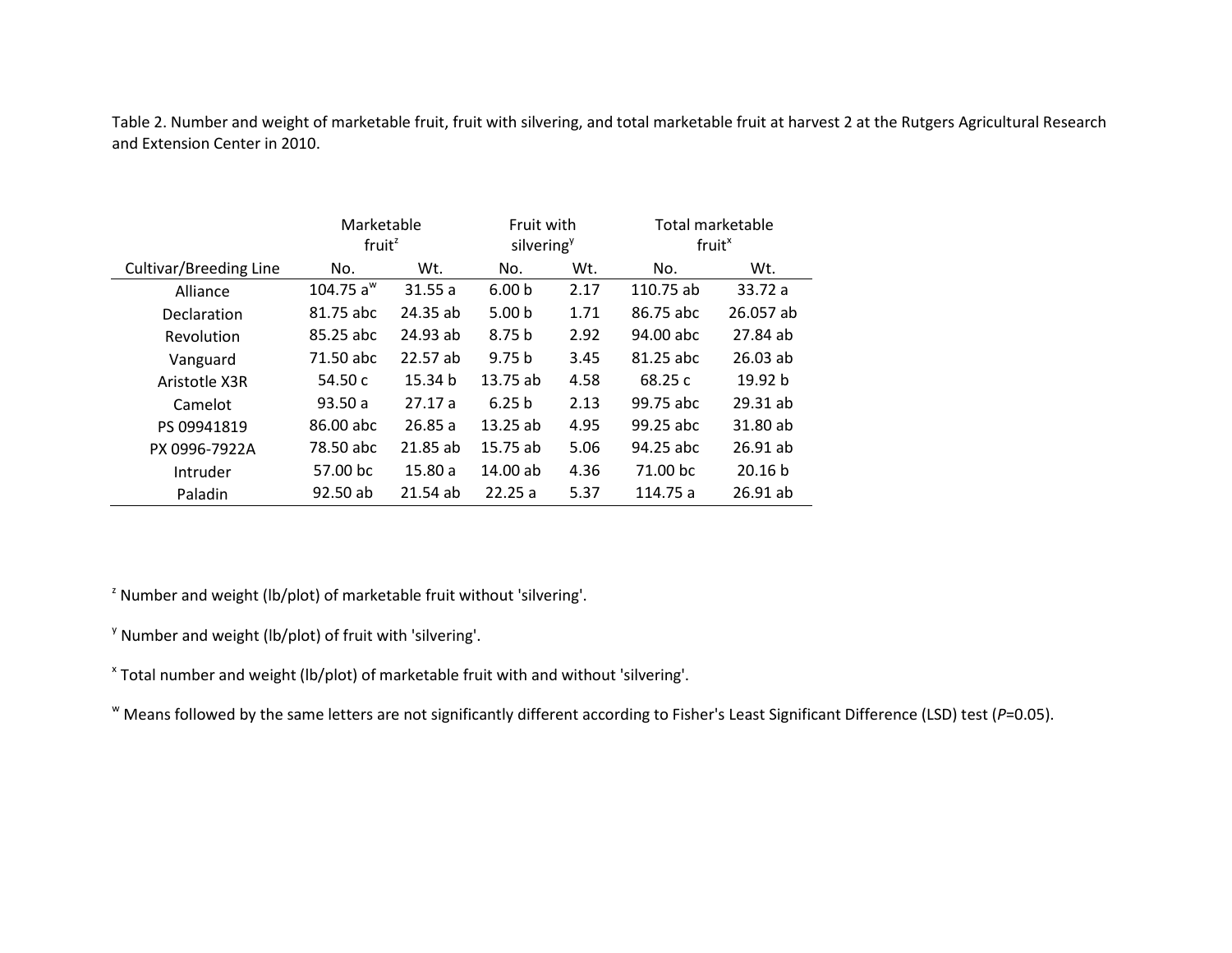|                        | Marketable<br>$f$ ruit <sup><math>z</math></sup> |           | Fruit with<br>silvering <sup>y</sup> |           | Total marketable<br>fruit <sup>x</sup> |       |
|------------------------|--------------------------------------------------|-----------|--------------------------------------|-----------|----------------------------------------|-------|
| Cultivar/Breeding Line | No.                                              | Wt.       | No.                                  | Wt.       | No.                                    | Wt.   |
| Alliance               | 32.00                                            | 9.31      | 0.25                                 | 0.16      | 32.25                                  | 9.47  |
| Declaration            | 25.00                                            | 7.37      | 1.25                                 | 0.59      | 26.25                                  | 7.96  |
| Revolution             | 32.75                                            | 9.25      | 0.75                                 | 0.37      | 33.50                                  | 9.63  |
| Vanguard               | 26.25                                            | 9.19      | 2.50                                 | 1.27      | 28.75                                  | 10.46 |
| Aristotle X3R          | 19.00                                            | 5.75      | 3.50                                 | 1.37      | 22.50                                  | 7.12  |
| Camelot                | 40.25                                            | 11.99     | 0.00                                 | 0.00      | 40.25                                  | 11.99 |
| PS 09941819            | 15.25                                            | 4.49      | 0.75                                 | 0.30      | 16.00                                  | 4.79  |
| PX 0996-7922A          | 30.00                                            | 8.45      | 1.75                                 | 0.65      | 31.75                                  | 9.10  |
| Intruder               | 23.25                                            | 6.73      | 1.75                                 | 0.64      | 25.00                                  | 7.36  |
| Paladin                | 22.25                                            | 6.18      | 1.75                                 | 0.66      | 24.00                                  | 6.84  |
|                        | <b>NS</b>                                        | <b>NS</b> | <b>NS</b>                            | <b>NS</b> | ΝS                                     | ΝS    |

Table 3. Number and weight of marketable fruit, fruit with silvering, and total marketable fruit at harvest 3 at the Rutgers Agricultural Research and Extension Center in 2010.

 $2$  Number and weight (lb/plot) of marketable fruit without 'silvering'.

 $\gamma$  Number and weight (lb/plot) of fruit with 'silvering'.

<sup>x</sup> Total number and weight (lb/plot) of marketable fruit with and without 'silvering'.

NS = nonsignificant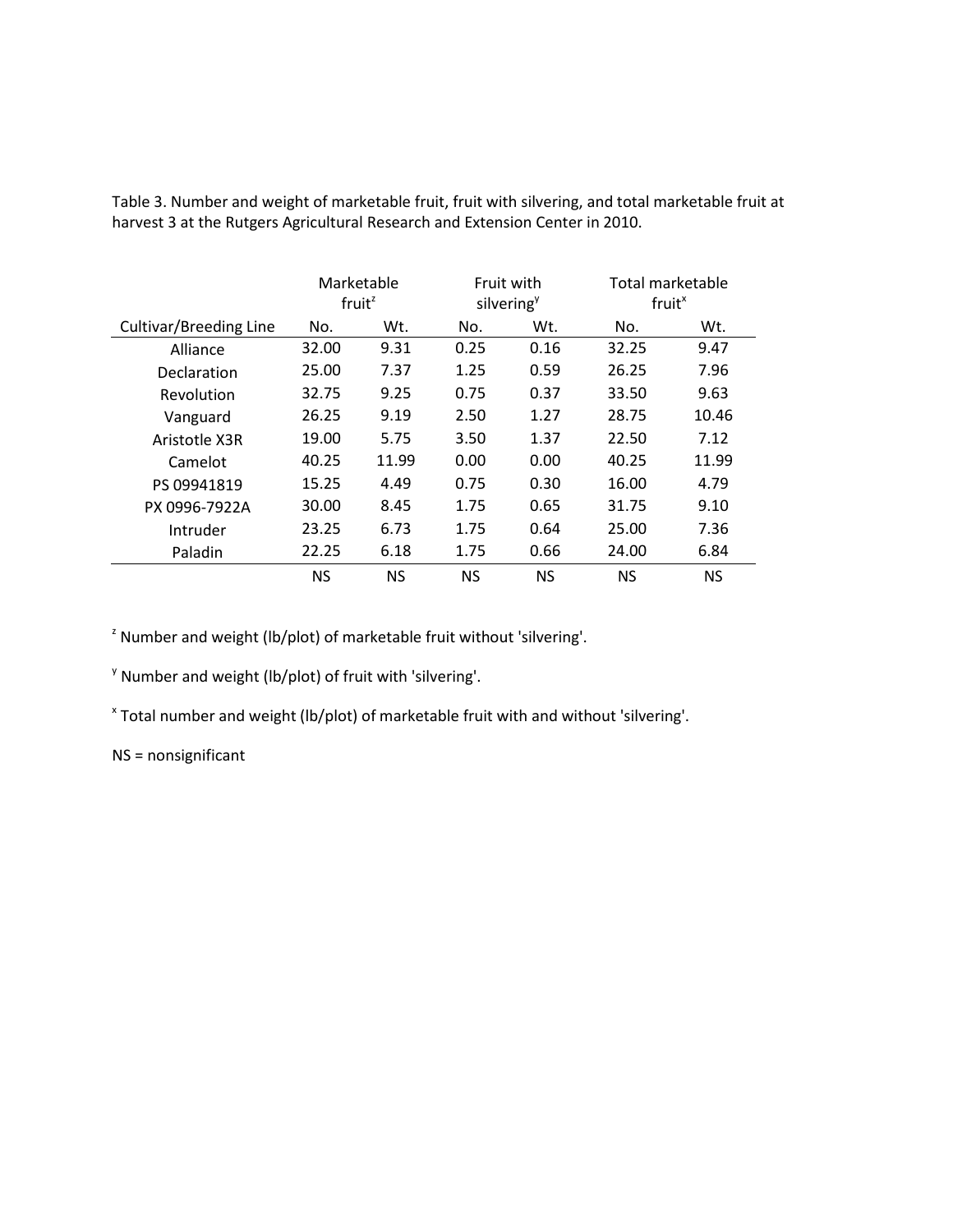Table 4. Number and weight of marketable fruit, fruit with silvering, and total marketable fruit at harvest 4 at the Rutgers Agricultural Research and Extension Center in 2010.

|                               | Marketable<br>fruit <sup>z</sup> |      | Fruit with<br>silvering <sup>y</sup> |           | Total marketable<br>fruit <sup>x</sup> |           |
|-------------------------------|----------------------------------|------|--------------------------------------|-----------|----------------------------------------|-----------|
| <b>Cultivar/Breeding Line</b> | No.                              | Wt.  | No.                                  | Wt.       | No.                                    | Wt.       |
| Alliance                      | 38.00                            | 8.85 | 0.25                                 | 0.09      | 38.25                                  | 8.94      |
| Declaration                   | 35.50                            | 7.87 | 0.50                                 | 0.20      | 36.00                                  | 8.06      |
| Revolution                    | 34.75                            | 7.86 | 0.00                                 | 0.00      | 34.75                                  | 7.86      |
| Vanguard                      | 27.50                            | 6.19 | 0.00                                 | 0.00      | 27.50                                  | 6.19      |
| Aristotle X3R                 | 22.25                            | 4.95 | 0.75                                 | 0.25      | 23.00                                  | 5.20      |
| Camelot                       | 25.00                            | 6.03 | 0.00                                 | 0.00      | 25.00                                  | 6.03      |
| PS 09941819                   | 24.50                            | 5.38 | 0.25                                 | 0.06      | 24.75                                  | 5.44      |
| PX 0996-7922A                 | 22.00                            | 4.81 | 0.25                                 | 0.10      | 22.25                                  | 4.91      |
| Intruder                      | 38.00                            | 8.49 | 1.00                                 | 0.37      | 39.00                                  | 8.86      |
| Paladin                       | 28.50                            | 6.42 | 4.75                                 | 1.37      | 33.25                                  | 7.78      |
|                               | <b>NS</b>                        | ΝS   | <b>NS</b>                            | <b>NS</b> | <b>NS</b>                              | <b>NS</b> |

 $2$  Number and weight (lb/plot) of marketable fruit without 'silvering'.

 $\gamma$  Number and weight (lb/plot) of fruit with 'silvering'.

<sup>x</sup> Total number and weight (lb/plot) of marketable fruit with and without 'silvering'.

NS = nonsignificant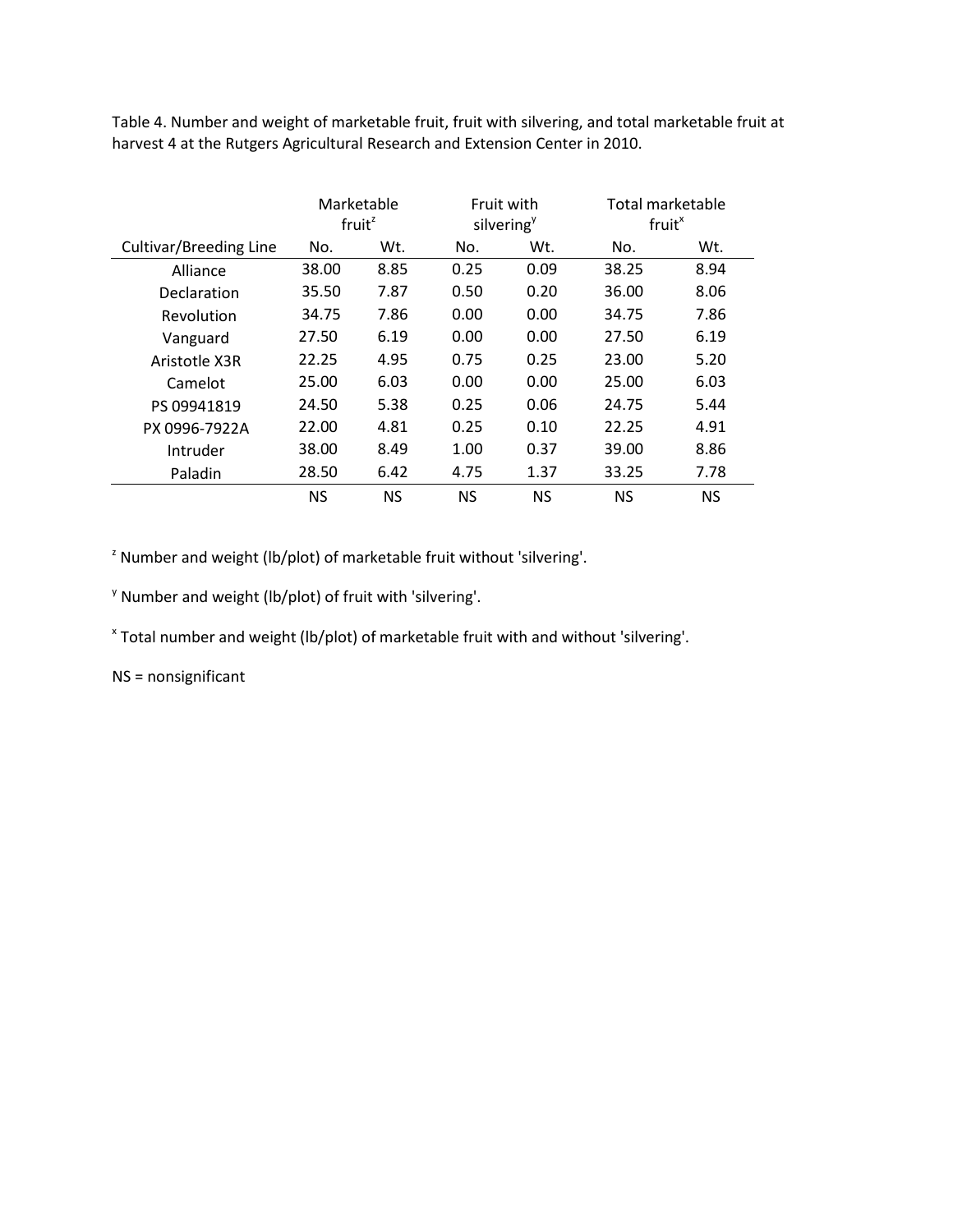|                        |                    | Marketable          |                             | <b>Total fruit</b> |                    | Total marketable  |                    | % Fruit          |                    |  |
|------------------------|--------------------|---------------------|-----------------------------|--------------------|--------------------|-------------------|--------------------|------------------|--------------------|--|
|                        | fruit <sup>z</sup> |                     | with silvering <sup>y</sup> |                    | fruit <sup>x</sup> |                   | Total              | with             | <b>AUDPC</b>       |  |
| Cultivar/Breeding Line | No.                | Wt.                 | No.                         | Wt.                | No.                | Wt.               | boxes/ $A^w$       | silvering        | Value <sup>u</sup> |  |
| Alliance               | 46.38 a'           | 13.27a              | 1.94 <sub>d</sub>           | 0.73c              | 48.31 a            | 13.96a            | 289.1a             | 4.4 cd           | 445.7 a            |  |
| <b>Declaration</b>     | 39.50 ab           | 10.97 abc           | 2.44 bcd                    | 0.88 <sub>bc</sub> | 41.94 ab           | 11.87 ab          | 245.9 ab           | 5.6 cd           | 880.4 a            |  |
| Revolution             | 42.94 ab           | 11.84 ab            | 2.62 bcd                    | $0.92$ bc          | 45.56 ab           | 12.76 ab          | 264.3 ab           | 4.7 cd           | 883.4 a            |  |
| Vanguard               | 35.50 bc           | $10.54$ a-d         | 3.56 bcd                    | $1.34$ abc         | 39.10 ab           | 11.87 ab          | 245.9 ab           | $10.5$ abc       | 655.6 a            |  |
| Aristotle X3R          | 28.81 c            | 7.84 d              | 5.69ab                      | 1.96ab             | 34.50 b            | 9.80 <sub>b</sub> | 203.0 <sub>b</sub> | 12.7 ab          | 555.7 a            |  |
| Camelot                | 42.44 ab           | 11.84 ab            | 2.00 <sub>cd</sub>          | 0.62c              | 44.44 ab           | 12.46 ab          | 258.2 ab           | 2.9 <sub>d</sub> | 1086.2 a           |  |
| PS 09941819            | 34.00 bc           | 9.83 <sub>bcd</sub> | 4.75 bcd                    | $1.71$ abc         | 38.75 ab           | 11.54 ab          | 239.2ab            | $9.2$ bcd        | 1016.8a            |  |
| PX 0996-7922A          | 36.50 abc          | 8.95 bcd            | 4.75 bcd                    | $1.59$ abc         | 41.25 ab           | 11.45 ab          | 237.1 ab           | 8.0 bcd          | 1405.0 a           |  |
| Intruder               | 33.00 bc           | 8.83 cd             | 5.38 abc                    | $1.73$ abc         | 38.38 ab           | 10.55 b           | 218.6 <sub>b</sub> | 12.5ab           | 348.7 a            |  |
| Paladin                | 39.00 ab           | 9.23 bcd            | 8.25a                       | 2.13a              | 47.25a             | 11.37 ab          | 235.4 ab           | 16.9a            | 480.3 a            |  |

Table 5. Total number and weight of marketable fruit, fruit with silvering, total marketable fruit, and total percent 'silvering' for combined harvests at the Rutgers Agricultural Research and Extension Center in 2010.

 $2$  Number and weight (lb/plot) of marketable fruit without 'silvering'.

 $\gamma$  Number and weight (lb/plot) of fruit with 'silvering'.

<sup>x</sup> Total number and weight (lb/plot) of marketable fruit with and without 'silvering'.

w Total number of 28 lb boxes/A for combined harvests.

<sup>v</sup> Total percentage of harvested fruit with 'silvering'.

<sup>u</sup> Arcsine-transformed Areas Under Disease Progress Curve (AUDPC) values for phytophthora development.

<sup>t</sup> Means followed by the same letters are not significantly different according to Fisher's Least Significant Difference (LSD) test (P=0.05).